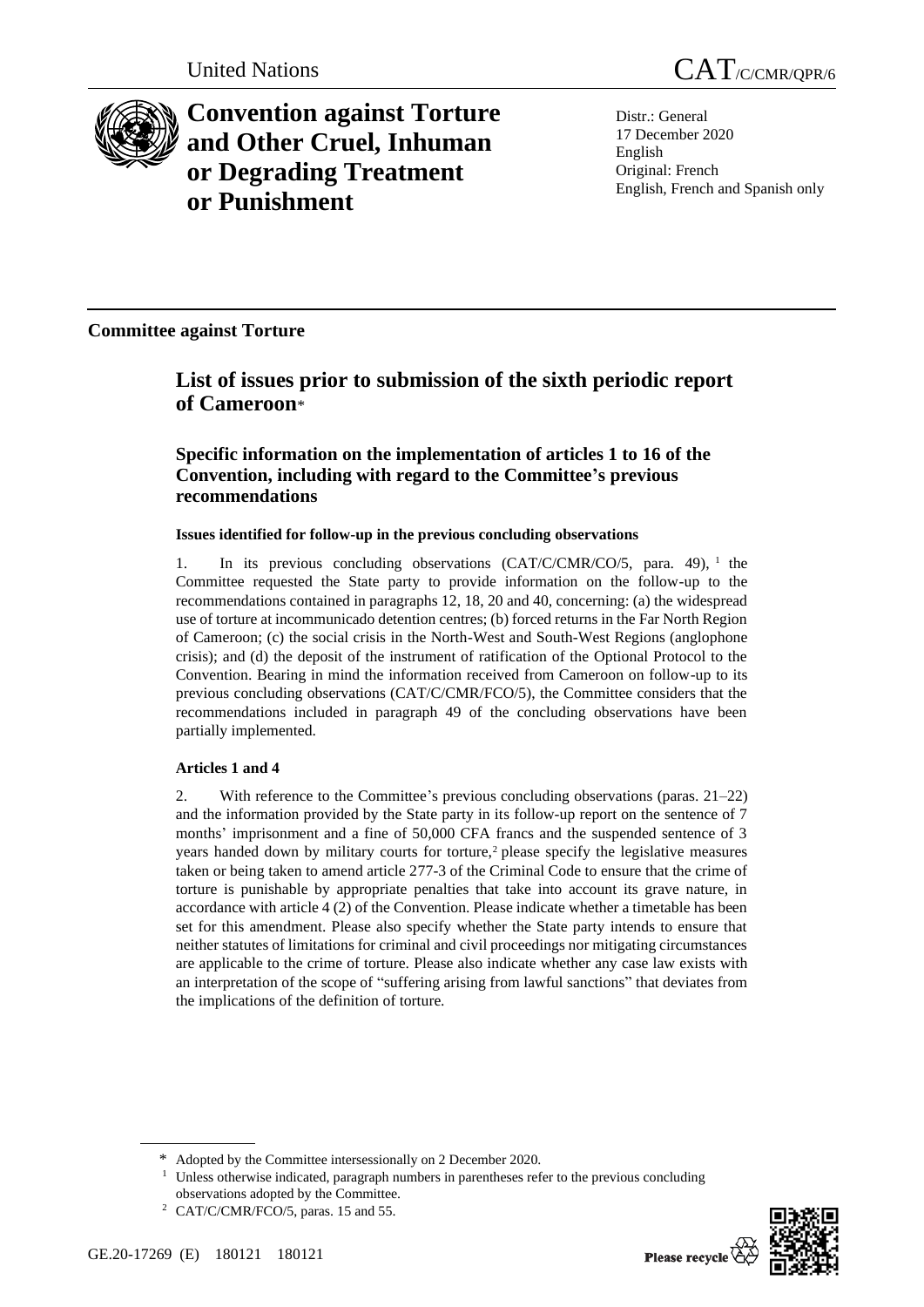#### **Article 2**<sup>3</sup>

3. In the light of the Committee's previous concluding observations (paras. 13–16) and reports that detainees continue to be denied access to their families and lawyers,<sup>4</sup> and to medical examinations, please indicate what control measures, including disciplinary action, have been taken to ensure that the police and gendarmerie respect, in practice and from the outset of the deprivation of liberty, all the basic legal safeguards for detained persons,<sup>5</sup> including the right to be promptly informed of the reasons for their arrest, the charges against them and their rights in a language they understand, the right to notify their families of their detention, the right to ready access to an independent lawyer and the right to request and obtain a confidential medical examination carried out by qualified medical staff and have access to an independent doctor or a doctor of their choice upon request. In view of the existence of registers in prisons and police and gendarmerie units,<sup>6</sup> please describe the measures that have been taken or are being taken to standardize them and establish a central register that can be consulted by the families of detainees, including those arrested and transferred from the regions to Yaoundé Military Court,<sup>7</sup> in line with the recommendations made in the Committee's previous concluding observations (para. 12 (d)). Please also indicate whether the State party is considering increasing the resources allocated to ensure the provision of effective legal assistance and to facilitate access to such assistance by all disadvantaged persons at the initial stage of police questioning and at all stages of criminal proceedings, regardless of the penalties faced.

4. In view of the Committee's previous concluding observations (paras. 11–12) and the information provided by the State party in its follow-up report, $\delta$  and given the allegations of torture during incommunicado detention in unofficial facilities and the fact that the use of such facilities in itself constitutes a violation of the Convention, please indicate which State officials have the authority to arrest and detain suspects, specifying in which locations and for how long they may be detained. Please also indicate whether the State party has opened investigations into the practice of incommunicado detention and detention in military centres or unofficial centres<sup>9</sup> and, if so, what the outcome of these investigations was.<sup>10</sup> In particular, please indicate whether the State party has opened an investigation into: (a) the allegations of the incommunicado detention in January 2018 of 47 anglophone activists for six months at the detention centre of the Secretariat of State for Defence; and (b) the detention in August 2018 of 174 English-speaking persons for more than one year without their being brought before an investigating judge. Please also specify, for the period since 2017, the number of police officers and army personnel responsible for arbitrary or incommunicado detention who have been investigated and punished for such actions or for having demanded bribes in exchange for release.

5. Bearing in mind the Committee's previous concluding observations (paras. 13, 14, 19, 20, 27, 28, 41 and 42), please specify the legislative measures taken or being taken to amend the Code of Criminal Procedure, Act No. 2014/028 of 23 December 2014, on the suppression of acts of terrorism, and Act No. 2017/012 of 12 July 2017, the Code of Military Justice, to ensure that: (a) the maximum duration of police custody, regardless of the reason and in all jurisdictions, does not exceed 48 hours, renewable once in exceptional circumstances duly

<sup>&</sup>lt;sup>3</sup> The issues raised under article 2 could also touch on issues raised under other articles of the Convention, including article 16. As stated in paragraph 3 of the Committee's general comment No. 2 (2007) on the implementation of article 2, the obligation to prevent torture in article 2 is wideranging. The obligations to prevent torture and other cruel, inhuman and degrading treatment or punishment under article 16 (1) are indivisible, interdependent and interrelated. The obligation to prevent ill-treatment in practice overlaps with and is largely congruent with the obligation to prevent torture. In practice, the definitional threshold between ill-treatment and torture is often not clear. See also chapter V of the same general comment.

<sup>4</sup> A/HRC/WG.6/30/CMR/3, para. 19.

<sup>5</sup> CCPR/C/CMR/CO/5, paras. 33–34.

<sup>6</sup> CAT/C/CMR/FCO/5, paras. 26–28.

<sup>7</sup> Ibid., para. 24.

<sup>8</sup> Ibid., paras. 21–24.

<sup>9</sup> A/HRC/WG.6/30/CMR/3, paras. 20 and 23.

<sup>10</sup> CCPR/C/CMR/CO/5, paras. 27–28.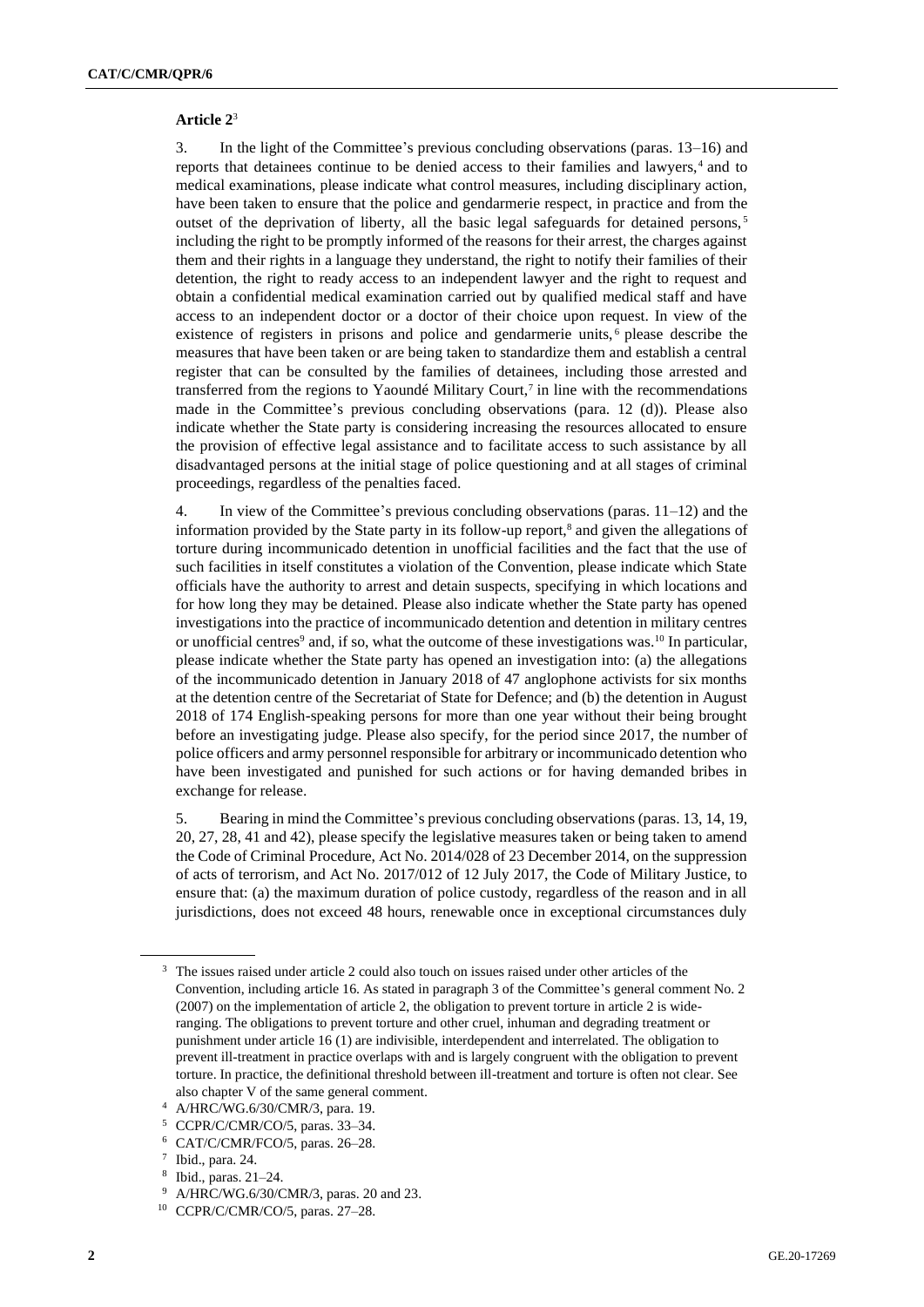demonstrated by tangible evidence, and that once that period has elapsed, the detained person is brought in person before a judge; and (b) military courts are not competent to try civilians, including for acts of terrorism.<sup>11</sup>

6. In the light of the Committee's previous concluding observations (paras. 37–40), information provided by the State party in its follow-up report<sup>12</sup> and the adoption of Law No. 2019/014 of 19 July 2019 Relating to the Establishment, Organization and Functioning of the Cameroon Human Rights Commission please indicate the date of effective implementation of the Law and of the appointment of new members. Please provide information on the guarantees put in place to ensure that the method of appointment of the Chair and Vice-Chair will not call into question the independence of the Commission.<sup>13</sup> Since the Commission has been designated as a national preventive mechanism, please clarify the measures taken or being taken to allow it to make unannounced visits to all civilian and military places of deprivation of liberty, including unofficial centres, in line with the recommendations made in the Committee's previous concluding observations (para. 12 (e)). Please also indicate whether the State party is considering expediting the process for depositing the instrument of ratification of the Optional Protocol to the Convention in order to obtain the support of the Subcommittee on Prevention of Torture and Other Cruel, Inhuman or Degrading Treatment or Punishment for the establishment of its national preventive mechanism.<sup>14</sup>

7. In view of the Committee's previous concluding observations (paras. 47–48), please provide information about the measures taken to combat all forms of violence against women and children,<sup>15</sup> especially when actions or omissions have been committed by government officials or other persons acting in the name of the State or on their instructions. Please provide statistical data disaggregated by type of offence, age group (minor/adult), region concerned (francophone/anglophone) and ethnic origin or nationality of the victim, for the period since 2017, on cases of violence against women and children, <sup>16</sup> including sexual violence,<sup>17</sup> trafficking in persons,<sup>18</sup> female genital mutilation and breast ironing,<sup>19</sup> specifying the number of cases recorded, complaints submitted, investigations opened, prosecutions brought, judgments and sentences pronounced and reparation provided to victims during this period. Please specify the legislative measures that have been taken or are being taken to amend the Criminal Code to criminalize domestic violence, including marital rape.<sup>20</sup> Please also provide information on progress made in improving protection and support for victims.<sup>21</sup>

#### **Article 3**

8. Please provide annual statistical data for the period since 2017, disaggregated by sex, country of origin and age group (minor/adult) of persons seeking asylum, on the number of:

(a) Asylum applications registered;

(b) Successful applications for asylum, refugee status or other forms of humanitarian protection, specifying how many were accepted on the grounds that the applicants had been tortured or were at risk of torture if returned or expelled;

(c) Persons extradited, expelled or returned and the countries to which they were sent;

<sup>11</sup> CCPR/C/CMR/CO/5, paras. 11–12 and 35–36, A/HRC/WG.6/30/CMR/2, para. 21, and A/HRC/WG.6/30/CMR/3, paras. 16 and 18.

<sup>12</sup> CAT/C/CMR/FCO/5, paras. 29–31.

<sup>13</sup> CCPR/C/CMR/CO/5, paras. 7–8.

<sup>14</sup> CAT/C/CMR/FCO/5, para. 69.

<sup>15</sup> CRC/C/CMR/CO/3-5, para. 25.

<sup>16</sup> Ibid.

<sup>17</sup> Ibid., para. 26.

<sup>18</sup> CCPR/C/CMR/CO/5, paras. 31–32, and A/HRC/WG.6/30/CMR/2, para. 41.

<sup>19</sup> CCPR/C/CMR/CO/5, paras. 19–20, and CRC/C/CMR/CO/3-5, para. 28 (a) and (b).

<sup>20</sup> E/C.12/CMR/CO/4, para. 47, CCPR/C/CMR/CO/5, paras. 19–20, A/HRC/WG.6/30/CMR/2, para. 63, and A/HRC/WG.6/30/CMR/3, para. 45.

<sup>21</sup> CCPR/C/CMR/CO/5, paras. 19–20.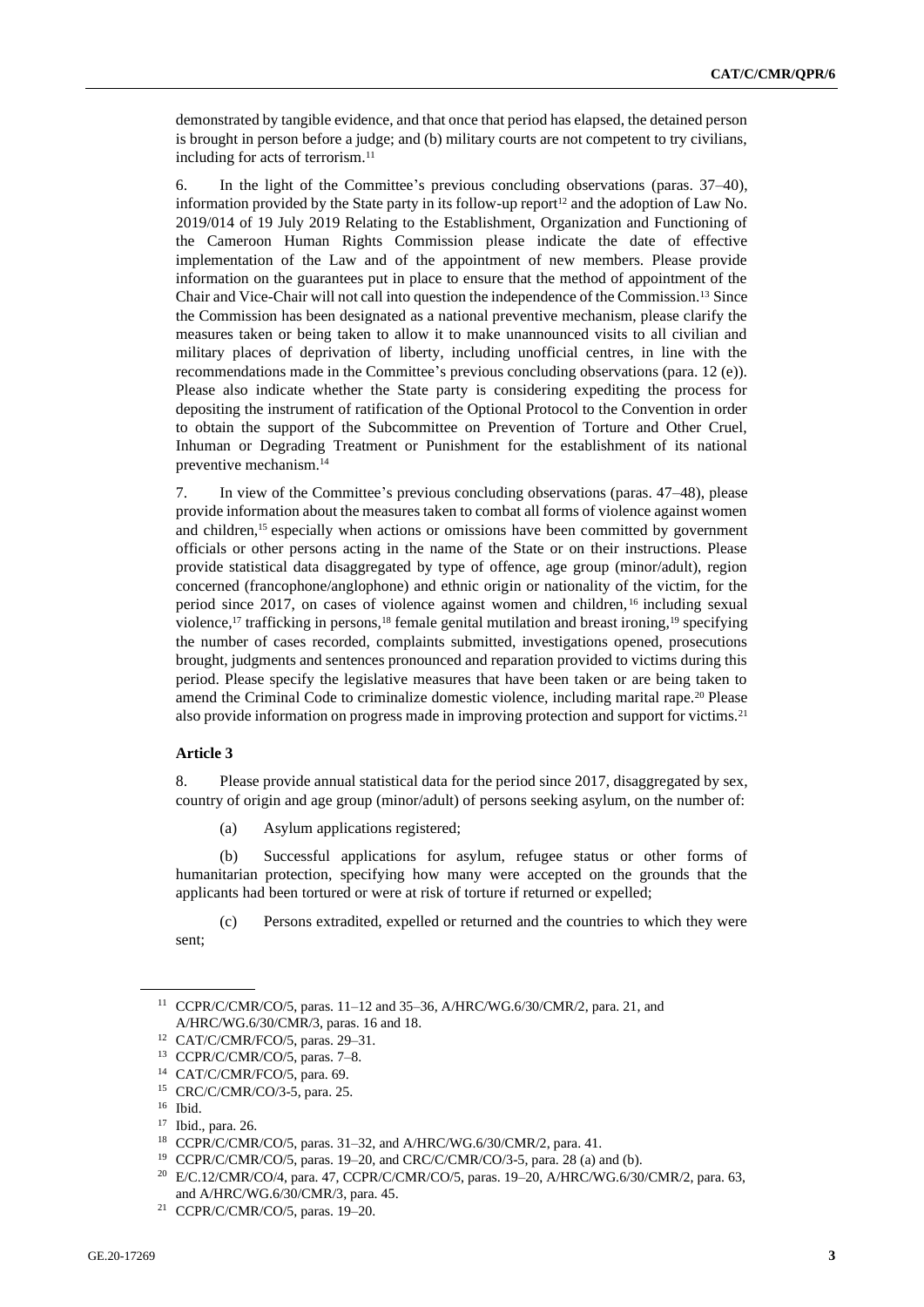(d) Appeals against decisions regarding expulsion and the number of decisions regarding return or expulsion, as applicable, that were set aside on the grounds that the applicants had been tortured or were likely to suffer torture if they were returned or expelled.

9. With reference to the Committee's previous concluding observations (paras. 17–18), reports that the deportation of Nigerians, including children, in the Far North Region of Cameroon has continued and circular No. 190256/DV/MINDEF/01 of 18 January 2019 of the Ministry of Defence instructing military leaders not to carry out any forced expulsion of Nigerian refugees,<sup>22</sup> please specify the number of complaints received or investigation reports filed since 2017 relating to cruel, inhuman or degrading treatment and to the extortion of asylum seekers by military personnel at the border, the number of these complaints that resulted in a criminal or disciplinary investigation and the number that led to a conviction.

10. Please provide information on the plans and procedures in place for the identification and immediate referral to the appropriate services of vulnerable asylum seekers, including victims of torture, trafficking in persons and gender-based violence, as well as unaccompanied minors or children separated from their families, and whether these plans provide for an independent medical examination.

#### **Articles 5 to 9**

11. Please indicate whether the State party has rejected, for any reason, a request from another State for the extradition of an individual suspected of having committed acts of torture and has started its own criminal prosecution as a result. If so, please provide information on the status and outcome of such proceedings. Please also provide information on cases in which the State party has agreed to extradite a person for torture or related offences.

#### **Article 10**

12. Please provide information on any training programmes developed since 2017 to make sure that all government officials, particularly members of the armed forces, police officers, prison officers and immigration and border control officers: (a) are familiar with the provisions of the Convention and know that violations will not be tolerated and any offence will result in an investigation and prosecution of the perpetrators; (b) treat members of vulnerable groups appropriately; $^{23}$  and (c) are aware of the steps to be taken to guarantee the principle of non-refoulement and the right of asylum, in line with the recommendations made in the Committee's previous concluding observations (para. 18 (d)), $^{24}$  and the arrangements in place for the identification of victims of torture, trafficking in persons and gender-based violence among asylum seekers. With reference to the information provided in the State party's follow-up report,<sup>25</sup> please indicate whether these training courses are mandatory or optional, how often they are run, how many national security and defence officials have already completed them, what percentage of all such officials have completed them and what measures have been taken to train the remaining officials. Please provide the same information mentioned in subparagraphs (b) and (c) above for members of the armed forces, police officers, prison officers and immigration and border control officers. Please also indicate whether the State party has developed a method for assessing the results and effectiveness of these training programmes in reducing the number of cases of torture and illtreatment. If so, please provide information on the method's content and application.

13. Please provide detailed information on the programmes aimed at training judges, prosecutors, forensic doctors and other medical staff who deal with persons deprived of their liberty to detect the physical and psychological consequences of torture, ensure the effective documentation of torture and verify the admissibility of confessions, in line with the recommendations made in the Committee's previous concluding observations (para. 30 (c)). Please indicate whether these programmes include specific training about the Manual on the

<sup>22</sup> CAT/C/CMR/FCO/5, para. 6.

<sup>23</sup> CRC/C/CMR/CO/3-5, para. 27 (d).

<sup>24</sup> CCPR/C/CMR/CO/5, paras. 35–36.

<sup>25</sup> CAT/C/CMR/FCO/5, paras. 42–46.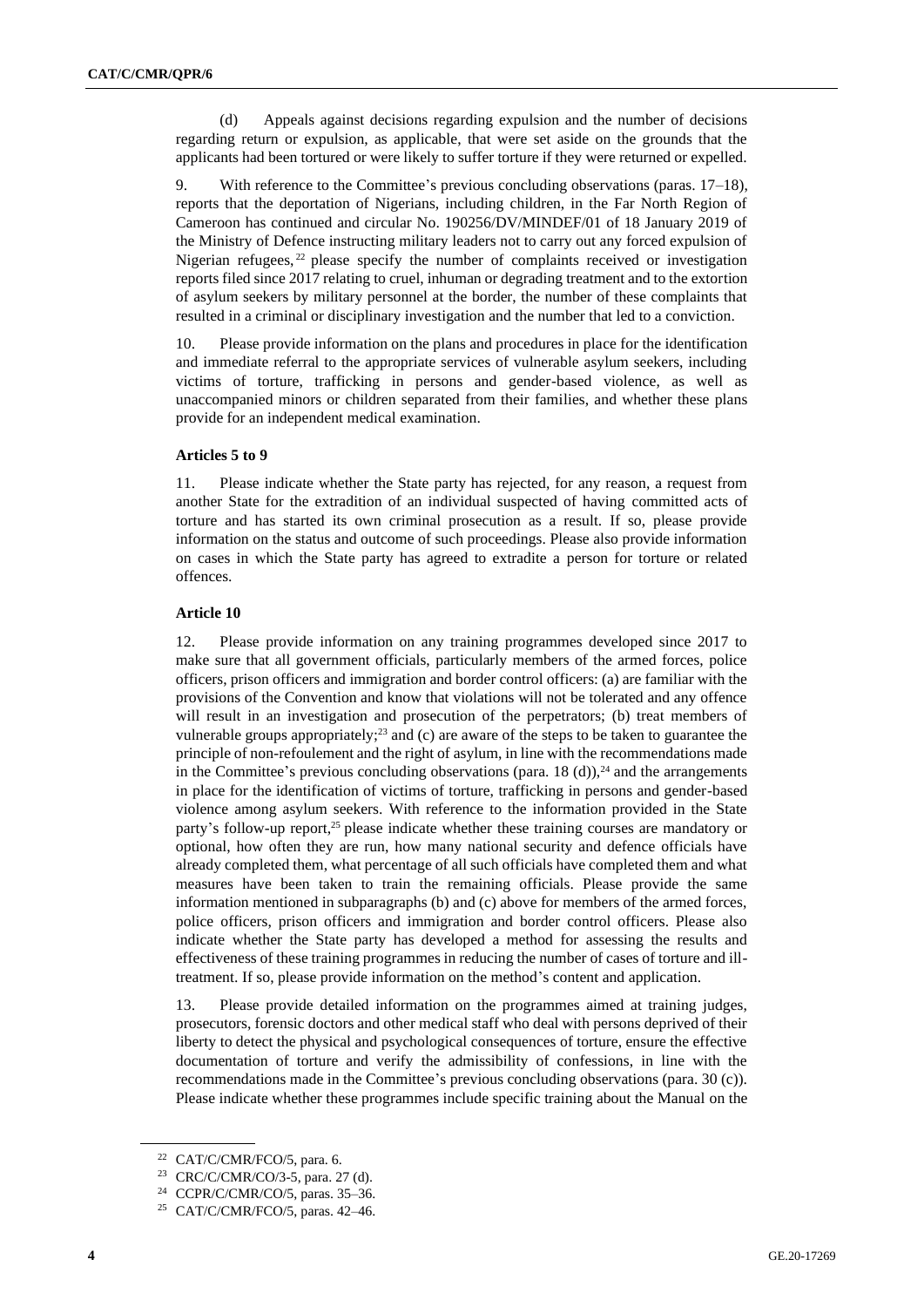Effective Investigation and Documentation of Torture and Other Cruel, Inhuman or Degrading Treatment or Punishment (Istanbul Protocol).

#### **Article 11**

14. Bearing in mind the Committee's previous concluding observations (paras. 31–34), please provide annual statistics for the period since 2017, disaggregated by place of detention, sex, age group (minor/adult) and nationality of the detainee (Cameroonian/foreign), on the total capacity and occupancy rate of all detention facilities, stating the number of remand and convicted prisoners at each facility. Please provide information on measures adopted to ensure the separation of pretrial detainees from convicted prisoners, minors from adults<sup>26</sup> and men from women, and specify in which facilities detainees are not yet separated in this way. Please also provide information on the steps taken to promote alternatives to pretrial detention and imprisonment, $27$  such as community service or victim compensation orders, providing statistical data for the period since 2017 on the use of such alternative measures, particularly for children in conflict with the law. Please also indicate what control measures have been taken, including disciplinary action, to ensure that detainees do not remain in pretrial detention for longer than the maximum period prescribed by law.<sup>28</sup>

15. Please provide up-to-date information on the progress of projects to improve living conditions, hygiene, sanitation and food in places of detention, $29$  including those for persons sentenced to death, and access to health care, including transfer to outside hospitals if necessary, in line with the recommendation made in the Committee's previous concluding observations (para. 36 (d)). Please specify whether a medical examination is routinely carried out upon arrival at detention facilities, indicating whether it can detect the physical and psychological signs of torture and ill-treatment. Please describe what is being done to address the special needs of children in conflict with the law, including their need for rehabilitation and education services, and the needs of women deprived of their liberty, in particular pregnant women and women held in detention with their children. Please also specify the measures taken to facilitate family visits for persons convicted by military courts.<sup>30</sup>

16. Please specify the legislative measures taken or being taken to amend Decree No. 92/052 of 27 March 1992 on the prison system in Cameroon and prohibit the use of chains as a disciplinary measure, in line with the recommendation made in the Committee's previous concluding observations (para. 34 (d)). Please provide information on the frequency of interprisoner violence since 2017, specifying the cases in which negligent behaviour on the part of prison staff was reported, and the measures taken to prevent the recurrence of such incidents. Please specify the measures taken to eradicate corruption and drug trafficking in prisons.

17. With reference to the Committee's previous concluding observations (paras. 35–36) and information provided on deaths in custody in the State party's follow-up report,<sup>31</sup> please provide data for the period since 2018 and disaggregate all the data by year, place of detention, sex, age group (minor/adult) and ethnic origin or nationality (Cameroonian/foreign) of the deceased and cause of death (violence between or against detainees, suicide, natural causes, illness), including deaths in mental health facilities and police stations. Please provide detailed information on the number and outcome of investigations conducted in these cases, specifying whether a forensic medical assessment, including an autopsy, was performed and on the number of deaths believed to have been caused by assaults committed or tolerated by government officials involving excessive use of force or the failure to provide the detainee with the necessary medical attention and treatment in time. Please also provide information on the number of sentences pronounced, the criminal and disciplinary penalties imposed, the redress granted to victims and their survivors and the steps taken to prevent the recurrence of

CCPR/C/CMR/CO/5, paras. 29-30.

<sup>27</sup> Ibid., paras. 29–30.

<sup>28</sup> Ibid., paras. 33–34.

<sup>29</sup> Ibid., paras. 29–30, and A/HRC/WG.6/30/CMR/3, para. 25.

<sup>30</sup> CCPR/C/CMR/CO/5, paras. 29–30.

<sup>31</sup> CAT/C/CMR/FCO/5, paras. 18–20.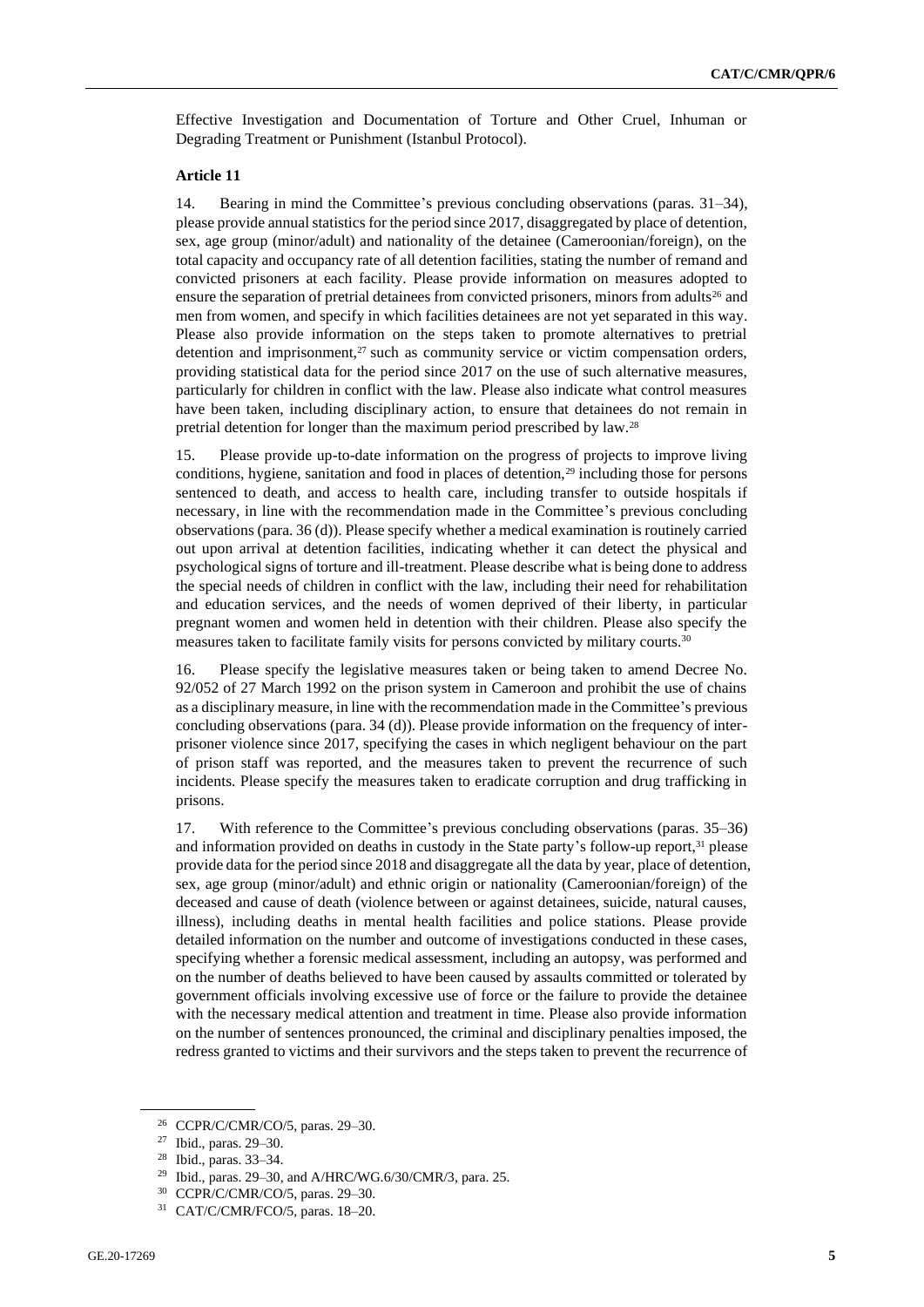such acts.<sup>32</sup> In particular, please provide the results of the criminal investigations opened into the deaths in detention of: (a) Nseka Abassy, held in custody at the Buea gendarmerie station, who died on 18 July 2018;<sup>33</sup> (b) Laurent Tientcheu, who died on 8 August 2018 in Kumba Main Prison;<sup>34</sup> (c) Ludovic Tchuidjan, who died on 13 June 2018 at the Mbanga gendarmerie station, specifying whether the squad commander was prosecuted and indicating the verdict and the sentence imposed; <sup>35</sup> (d) Charles Nvondo Nga, who was taken into custody by members of the Ngousso squad of gendarmes on 19 March 2018 and died of his injuries the following day; (e) Mohamadou Lawal, who was arrested on 19 April 2017 as part of an investigation and died on the same day after being tortured; and (f) the four men who were arrested on 2 February 2018 by security forces in Belo and were found the following day in the Bameda regional hospital morgue with signs of torture.

#### **Articles 12 and 13**

18. In the light of the Committee's previous concluding observations (paras. 11–12 and 19–20) and the information provided by the State party in its follow-up report regarding the opening of investigations and the initiation of prosecutions against the perpetrators of torture and ill-treatment,<sup>36</sup> arbitrary detention and deaths in custody of many persons from the Far North Region suspected of supporting Boko Haram, including children, $37$  please indicate: (a) whether the nine investigations opened in 2018 by the national gendarmerie into human rights violations by gendarmes resulted in a criminal investigation by the public prosecution service and, if so, what sentences and criminal sanctions were imposed;<sup>38</sup> (b) whether the disciplinary sanctions imposed on 13 police officers in 2017 for incidents of false arrest and imprisonment, violence and assault led to a criminal investigation by the public prosecution service and, if so, what sentences and criminal sanctions were imposed;<sup>39</sup> (c) whether the sanctions imposed on 84 prison officers in 2017 for incidents of inhuman treatment of detainees led to a criminal investigation by the public prosecution service and, if so, what sentences and criminal sanctions were imposed; $40$  and (d) whether the judicial proceedings initiated against 75 members of the defence and security forces in 2017 for arbitrary arrest, torture and violence resulted in conviction, discharge or discontinuance of proceedings and the sentences handed down in all these cases other than in judgment No. 060/17 of 30 November 2017.<sup>41</sup> In view of allegations that persons suspected of being anglophone separatists – specifically, 23 persons, including minors, arrested by the security forces in the village of Dadi on 13 December 2017 and 100 persons held incommunicado at facilities belonging to the Secretariat of State for Defence between 23 July and 4 August 2019 following the riot of 22 July in Yaoundé Central Prison – are still being subjected to torture and ill-treatment, please provide information on the outcome of the investigations into these allegations, including those mentioned in the Committee's previous concluding observations (para. 19).<sup>42</sup> Please provide the same information about the allegations regarding 59 members of the Mouvement pour la renaissance du Cameroun who were arrested on 1 June 2019 during a planned demonstration in Yaoundé and subjected to torture and ill-treatment at premises of the State Secretariat for Defence.

19. In view of the Committee's previous concluding observations (paras. 25–26),<sup>43</sup> please clarify whether the State party has taken legislative measures to ensure that article 64 of the Code of Criminal Procedure can never be invoked to terminate prosecution proceedings<sup>44</sup> in cases where there are reasonable grounds for believing that an act of torture has been

<sup>32</sup> CCPR/C/CMR/CO/5, paras. 29–30.

<sup>33</sup> CAT/C/CMR/FCO/5, paras. 18–20.

<sup>34</sup> Ibid.

 $\frac{35}{36}$  Ibid.

<sup>36</sup> A/HRC/WG.6/30/CMR/3, paras. 20 and 22.

<sup>37</sup> CRC/C/CMR/CO/3-5, para. 22.

<sup>38</sup> CAT/C/CMR/FCO/5, para. 11.

<sup>39</sup> Ibid., para. 12.

<sup>40</sup> Ibid., para. 13.

<sup>41</sup> Ibid., paras. 14–15.

<sup>42</sup> See also E/C.12/CMR/CO/4, para. 5 (b), and CRC/C/CMR/CO/3-5, para. 23 (b).

<sup>43</sup> See also CAT/C/CMR/CO/4, para. 24.

<sup>44</sup> CCPR/C/CMR/CO/5, paras. 37–38.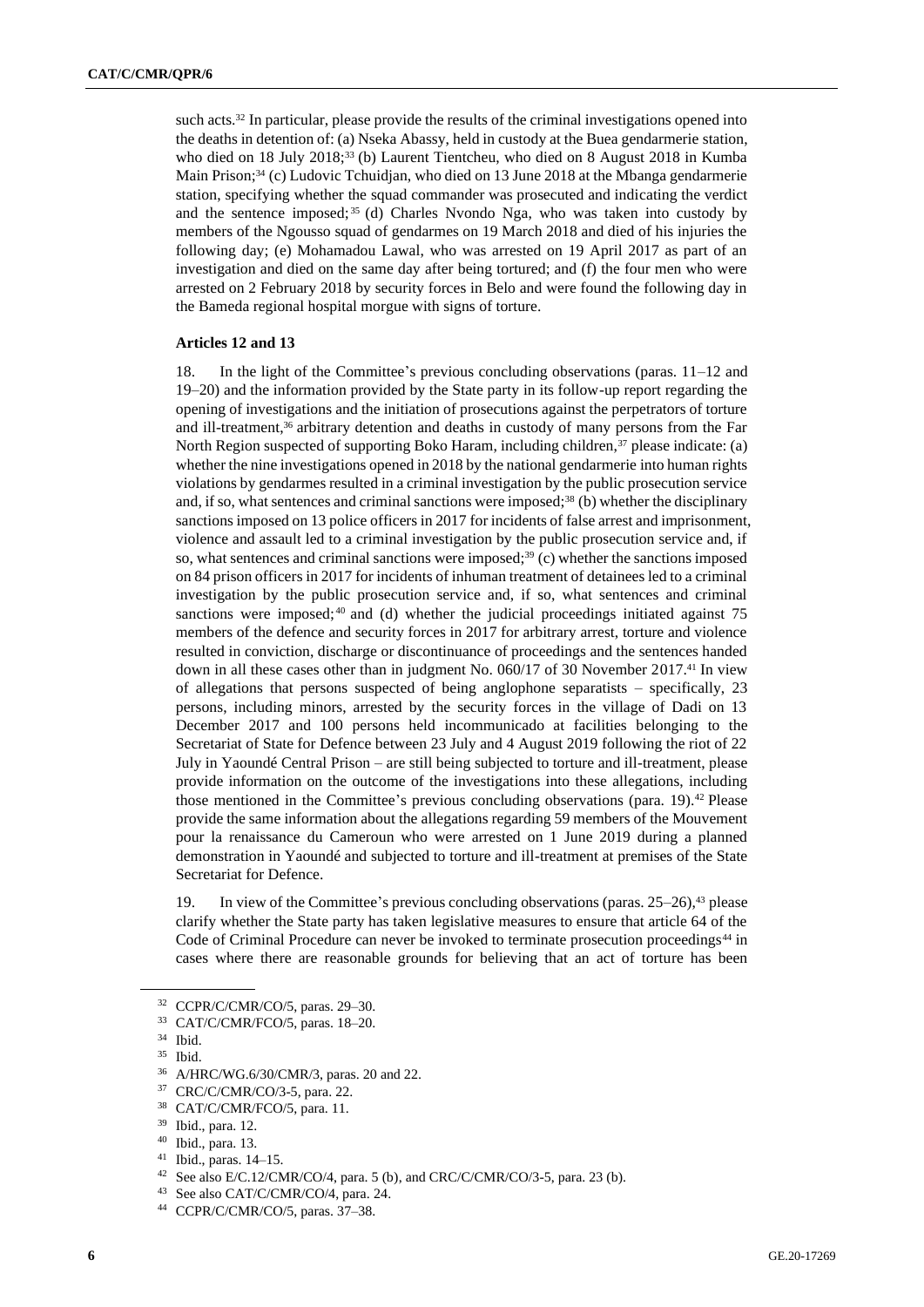committed. Please indicate whether the State party has taken measures to establish an investigation body outside the police and military to ensure that there is no institutional or hierarchical link between the investigators and the alleged perpetrators.<sup>45</sup> In cases where there are strong reasons to believe that a complaint of torture or ill-treatment is well founded, please specify whether the suspected perpetrator is automatically suspended from duty or transferred during the investigation.

20. With reference to the Committee's previous concluding observations (para. 24 (a), (b) and (e)), please provide annual statistical data for the period since 2017, disaggregated by sex, age group (minor/adult) and ethnic origin or nationality of the victim and the services to which the persons accused of committing acts of torture belong, on complaints and investigation reports of actual or attempted acts of torture and ill-treatment and complicity, participation or acquiescence in such acts. Please indicate how many ex officio investigations into the above-mentioned offences have been carried out. Please provide information on all judicial and disciplinary proceedings initiated, specifying whether they resulted in conviction, discharge or discontinuance of proceedings and the sentences and disciplinary measures handed down. In particular, please indicate whether investigations into allegations of the torture and ill-treatment of the following persons were opened and, if so, what results were obtained: (a) Bouba Yaouba, who was arrested on 5 June 2017 in Ngaoundéré by members of the rapid intervention battalion and tortured for 52 days without any legal proceedings having been initiated; (b) Edmond David Ngoumpoungoun Ntieche, who was taken into custody on 26 February 2019 and tortured for 2 days before being released; (c) Ibrahim Bello, a child who was taken into custody at Ombessa police station on 5 February 2017 and allegedly tortured to the point of losing both his legs and his left hand and developing speech problems;<sup>46</sup> (d) Aboubakary Siddiki and Abdoulaye Harissou, who were subjected to torture during their incommunicado detention for more than 40 days in a facility managed by the intelligence service; (e) Tabassang Augustine, who was arrested by the army in November 2019 in Douala and held in incommunicado detention at premises of the Secretariat of State for Defence for 19 days and in an army facility for 7 months, where he was allegedly subjected to torture; (f) Blaise Eleme Koagne Nyepo, who was tortured at the Bafoussam gendarmerie station following his arrest on 11 May 2020; (g) Wirba Didymus Nsoseka, who was tortured on multiple occasions over the course of 5 months in criminal police facilities, at the Bafut military camp and at the intelligence service premises in Yaoundé after his arrest on 19 February 2018 in Mankon; (h) the woman allegedly subjected to sexual abuse by a non-commissioned officer serving in the Nkongsamba field artillery unit on 25 June 2018 in Tombel; $47$  and (i) the 17-year-old girl allegedly raped by a soldier in Nkwen, Bamenda. $48$ 

21. Bearing in mind the Committee's previous concluding observations (para. 24 (d)), please outline the steps taken to ensure the confidentiality and independence of the mechanism for the submission of complaints of torture and ill-treatment by persons deprived of their liberty. Please also indicate whether the State party has established a protection programme for witnesses and victims of torture, as set out in the National Action Plan to Promote and Protect Human Rights in Cameroon (2015–2019).

## **Article 14**

22. In view of the Committee's previous concluding observations (paras. 45–46), please clarify whether the State party has taken or is considering legislative and administrative measures to ensure that victims of torture and ill-treatment have access to effective remedies and can obtain redress in cases in which the perpetrator has not been identified or found guilty of an offence. Please also clarify whether the State party has assessed the needs of torture victims with a view to putting in place specialized State rehabilitation services or funding other services run by non-governmental organizations. Please specify the resources allocated.

23. Please provide annual statistical data on redress and compensation measures, including means of rehabilitation, ordered by the courts and actually provided to victims of

<sup>45</sup> Ibid.

<sup>46</sup> CAT/C/CMR/FCO/5, para. 16.

<sup>47</sup> Ibid., para. 55.

<sup>48</sup> Ibid.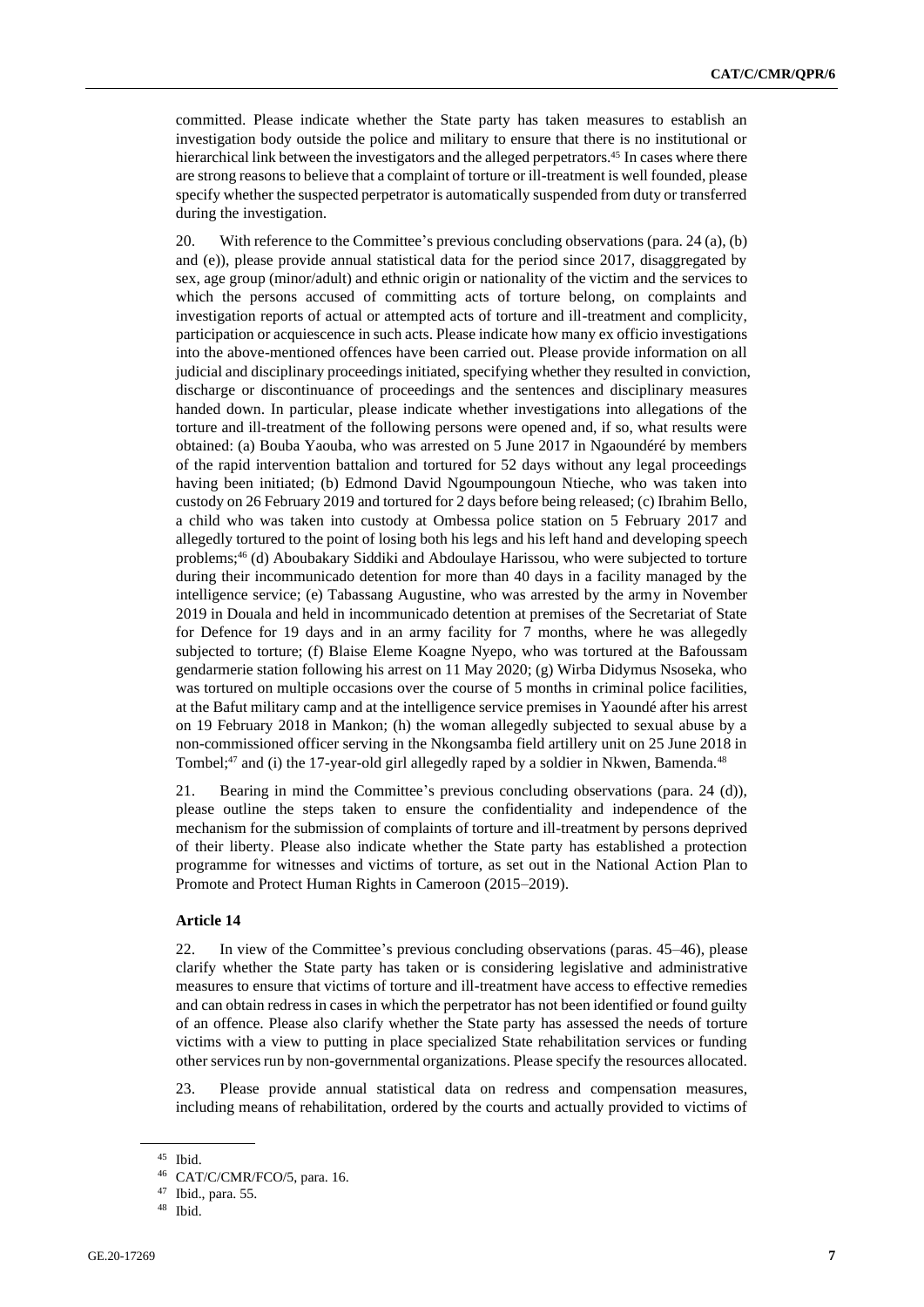torture or ill-treatment or their families since 2017. These statistics should include data on the number of applications for State compensation for torture and ill-treatment, the number of time-barred claims owing to the courts' inaction, the number of applications granted and the range of awards in successful cases. In particular, please specify the redress ordered for torture victims following Buea Military Court judgment No. 006/19 of 22 January 2019 and Bertoua Military Court judgment No. 060/17 of 30 November 2017.<sup>49</sup>

### **Article 15**

24. In the light of the Committee's previous concluding observations (paras. 29–30) and reports that detainees are tortured to extract confessions or information for investigations, please describe the measures taken, including disciplinary measures, to ensure that the exclusionary rule with regard to evidence obtained under torture is fully implemented by the courts, in line with article 315 of the Code of Criminal Procedure. Please provide up-to-date statistics for the period since 2017 on the number of: (a) cases in which detainees have alleged that their confessions were extracted under torture; (b) cases in which confessions have been declared inadmissible; and (c) cases that have been investigated and the outcomes of those investigations, specifying whether a forensic medical examination of the alleged victim was carried out, the sentences handed down to those found guilty and the redress and compensation granted to the victims.

#### **Article 16**

25. In view of the Committee's previous concluding observations (paras. 9–10) concerning the reports of the excessive use of force, including extrajudicial executions, $50$  by some State forces in the context of counter-insurgency operations,<sup>51</sup> and reports of hundreds of persons being killed by government forces in the anglophone region, please describe the measures taken since 2017 for the protection of civilians and control of the security forces to prevent the recurrence of such acts.<sup>52</sup> Please clarify whether investigations have been opened and prosecutions have been initiated and, if so, what results were obtained, in respect of persons killed during search operations, in particular those carried out in Magdémé and Doublé on 27 December 2014, and in respect of the 130 disappeared persons mentioned in the Committee's previous concluding observations (para. 9). Please specify whether the victims and their survivors have obtained redress.<sup>53</sup> Please indicate whether the State party has begun the process of exhuming, analysing and identifying the bodies at suspected mass grave sites, such as the one at Mindif. Please also provide data for the period since 2017, disaggregated by type of offence and sex, age group and ethnic or regional origin of the victim, on: (a) the death in February 2020 in the village of Ngarbuh of at least 21 persons, including 13 children and a pregnant woman, in the North-West Region, allegedly caused by soldiers and a gendarme, assisted by 10 members of a vigilante group; (b) the looting and burning of villages and the murders of anglophone civilians, allegedly perpetrated by the army, including in Babubock, Bangem and Ndoh in January 2020 and in the villages of Kwakwa, Dadi, Kajifu and Bodam in December 2017; (c) the execution of 10 men in the village of Bole Bakundu on 6 February 2019 by soldiers of the rapid intervention battalion; (d) the execution of 5 civilians, one of whom had a disability, on 4 April 2019 in the village of Meluf by soldiers, gendarmes and members of the rapid intervention battalion; (e) the execution of a man and the destruction of homes in Mankon on 15 May 2019 and the execution of 2 men on 10 July 2019; (f) the execution in July 2018 of 2 women and their children, accused of belonging to Boko Haram, by members of the Cameroonian army; (g) the execution of 4 civilians and the enforced disappearance of 2 others on 26 June 2018 in the village of Mouri, in the Far North Region, by regular army soldiers; (h) the execution of 2 unarmed men by rapid intervention battalion soldiers in an area of Buea known as Great Soppo on 24 September 2018; (i) the death of 4 persons, namely a woman named Zoumtigui Danakoua, a child named Lada Badina, another woman and an unidentified child in Krawa

<sup>49</sup> Ibid., paras. 15 and 55.

<sup>50</sup> A/HRC/WG.6/30/CMR/3, para. 22.

<sup>51</sup> Ibid., para. 24.

<sup>52</sup> E/C.12/CMR/CO/4, para. 5 (a).

<sup>53</sup> CCPR/C/CMR/CO/5, paras. 25–26.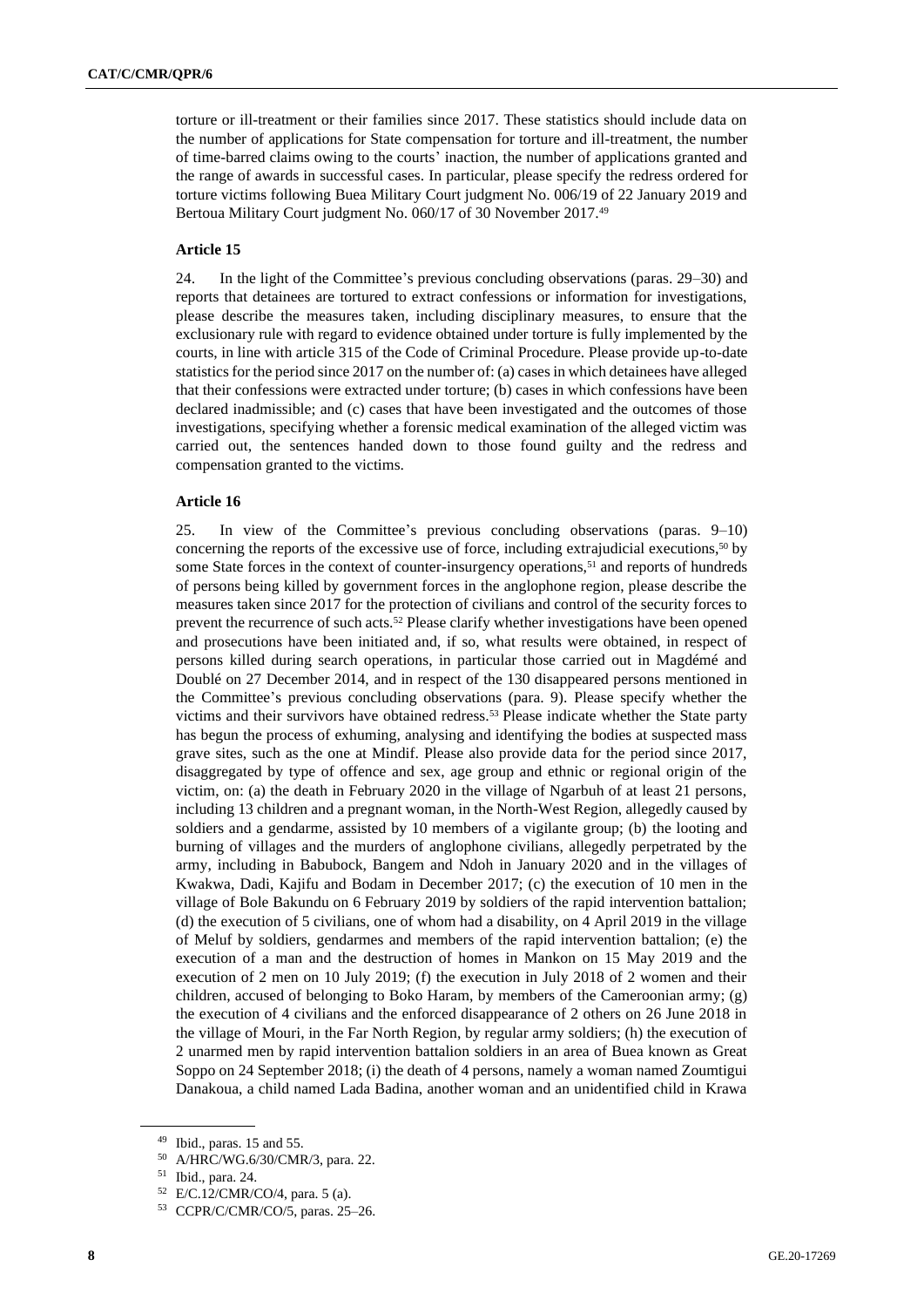Mafa in the Far North Region, in April 2015;<sup>54</sup> and (j) the death of a man attributed to members of the Bui gendarmerie during an operation carried out to arrest hemp growers on 4 September 2017 in the village of Kifen.<sup>55</sup> In view of reports of the use of live ammunition against demonstrators, and of information provided by the State party regarding the specific instructions for military commanders in the Far North, North-West and South-West Regions to ensure continuous and ongoing training on the use of force for all the personnel under their authority, in line with the Basic Principles on the Use of Force and Firearms by Law Enforcement Officials, please clarify whether all members of the law enforcement authorities have received training on these instructions.<sup>56</sup>

26. In view of the Committee's previous concluding observations (paras.  $41-42$ )<sup>57</sup> concerning allegations of acts of intimidation and even torture against human rights defenders and journalists, please indicate the measures taken to stop such acts<sup>58</sup> and provide statistical data for the period since 2017 on the number of related complaints, the outcomes of any investigations opened following these complaints and the sentences and penalties handed down. Please also indicate the outcomes of the investigations into: (a) allegations of the torture of Ahmed Abba; (b) allegations of the torture of the anglophone journalist Kingsley Fumunyuy Njoka, during his 23-day incommunicado detention at the military intelligence centre of the Ministry of Defence in Yaoundé; (c) the death in custody following torture of the journalist Samuel Wazizi, who was arrested on 13 August 2019 in Buea; (d) the attack against Maximilienne Ngo Mbe, director of the Réseau des défenseurs des droits humains en Afrique centrale, in August 2019; and (e) the disappearance in August 2018 of Franklin Mowha, member of the Réseau des défenseurs des droits humains en Afrique centrale.

27. Given the recent reports of torture and ill-treatment, including anal examinations, of lesbian, gay, bisexual and transgender persons by the police,<sup>59</sup> and of violence based on actual or perceived sexual orientation, including "corrective rape" by private individuals, please indicate whether the State party is considering repealing article 347-1 of the Criminal Code, which criminalizes consensual relations between adults of the same sex, $60$  and article 83 of Law No. 2010/012 of 21 December 2010 Relating to Cybersecurity and Cybercriminality in Cameroon, which criminalizes sexual proposals to an adult of the same sex using electronic means of communication,<sup>61</sup> and announcing a moratorium on its application in the meantime. Please also indicate (a) the measures taken to prevent, investigate, prosecute and secure convictions for violence based on sexual orientation and gender identity and (b) the measures in place to protect lesbian, gay, bisexual and transgender persons and the human rights defenders who assist them, $62$  including to encourage victims to report such cases. Please provide data on cases of hate crime identified since 2017, disaggregated by grounds for discrimination, including sexual orientation or gender identity, age group, sex and ethnic origin or nationality of the victim and whether the perpetrator was a public official. Please also provide information on the outcome of the investigations and prosecutions conducted in each case and the sentences and penalties imposed.

28. In view of reports that corporal punishment is frequently used in family settings and at school, please indicate the measures taken to expressly prohibit corporal punishment in all settings,<sup>63</sup> investigate such practices and put in place awareness-raising programmes about its harmful effects.<sup>64</sup>

<sup>54</sup> CAT/C/CMR/FCO/5, para. 11.

<sup>55</sup> Ibid., para. 55.

<sup>56</sup> Ibid., para. 5.

<sup>57</sup> See also CAT/C/CMR/CO/4, para. 18.

<sup>58</sup> E/C.12/CMR/CO/4, para. 11, CCPR/C/CMR/CO/5, paras. 41–42, and A/HRC/WG.6/30/CMR/3, paras. 30 and 33–34.

<sup>59</sup> A/HRC/WG.6/30/CMR/3, paras. 11 and 14.

<sup>60</sup> E/C.12/CMR/CO/4, para. 24, CCPR/C/CMR/CO/5, paras. 13–14, and A/HRC/WG.6/30/CMR/3, paras. 8 and 11.

<sup>61</sup> CCPR/C/CMR/CO/5, paras. 13–14.

<sup>62</sup> Ibid.

<sup>63</sup> A/HRC/WG.6/30/CMR/3, paras. 9 and 49.

<sup>64</sup> CRC/C/CMR/CO/3-5, para. 24.